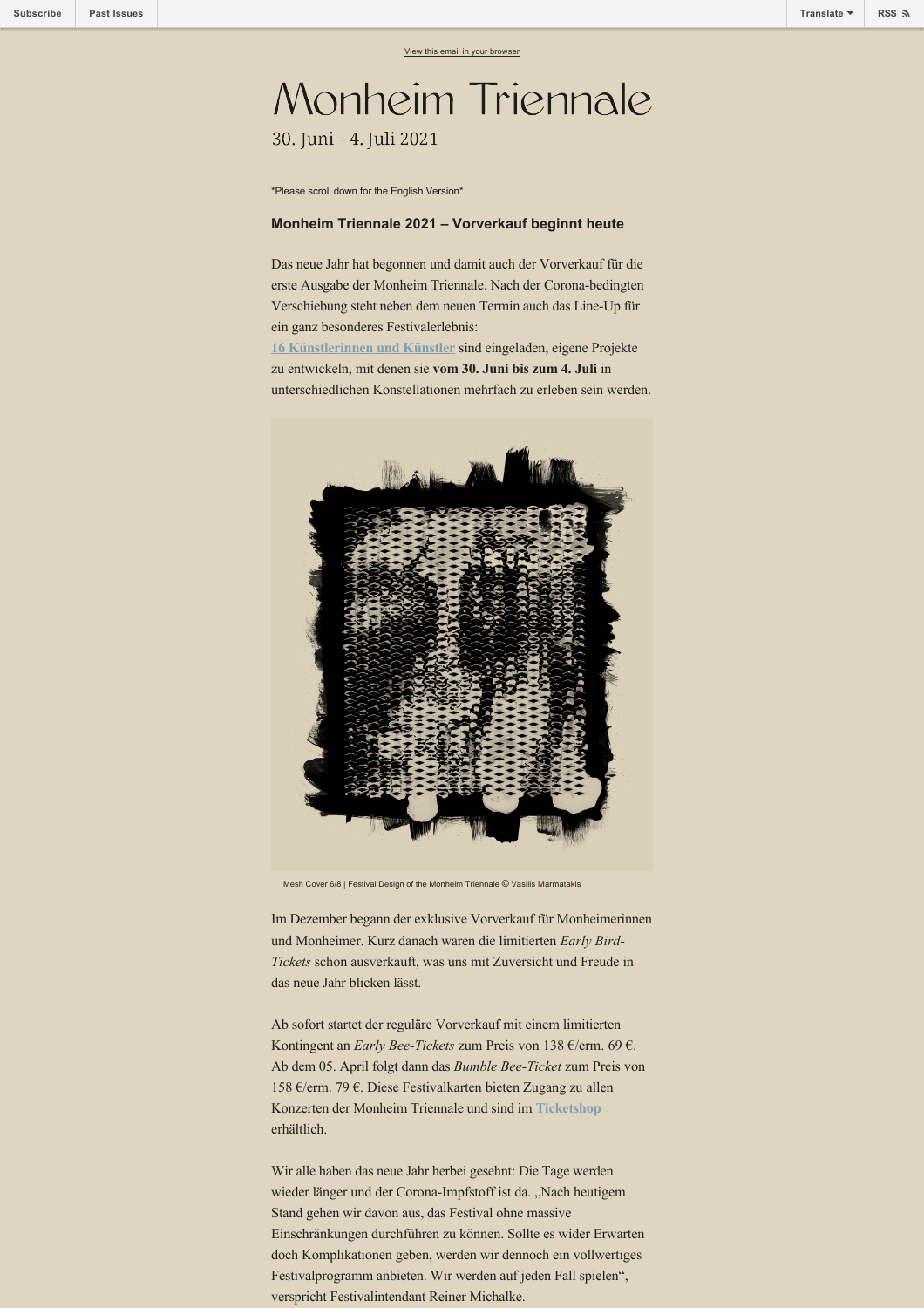Bereits im letzten Jahr erworbene Tickets behalten selbstverständlich ihre Gültigkeit. Aufgrund der besonderen Lage steht das Angebot, erworbene Festival- oder Tageskarten jederzeit und ohne Angabe von Gründen zurückzugeben – bei voller Erstattung des Kaufpreises. Ein eventueller Neuerwerb von Tickets kann dann allerdings nur zu den jeweils aktuellen Ticketpreisen erfolgen.

Wir wünschen Ihnen einen friedlichen, gesunden Jahresanfang– und hoffen Sie im Sommer bei einer unvergesslichen ersten Ausgabe der Triennale zu sehen!

Weitere Informationen und Bildmaterial zum Festival finden Sie unter **[www.monheim-triennale.de](http://www.monheim-triennale.de)**

## Monheim Triennale

June 30th - July 4th 2021

## **Monheim Triennale 2021 – advance booking starts today**

The new year has begun and so has our advance ticket sale for the first edition of the Monheim Triennale. After the Corona-related postponement, both the new date and the line-up for an unforgettable festival experience have been announced. **[16 artists](https://monheim-triennale.de/en/artists)** are invited to develop their own projects, which they will perform in various constellations from **June 30th to July 4th**.



Mesh Cover 1/8 | Festival Design of the Monheim Triennale © Vasilis Marmatakis

In December our exclusive advance ticket sales for Monheim residents started. Shortly afterwards, our limited *Early Bird tickets* were already sold out which allows us to look forward to the new year with confidence and joy.

Our regular advance ticket sale is now open with a limited number of *Early Bee tickets* for  $\in$  138 /  $\in$  69 (conc.). From April 5th, a *Bumble Bee ticket* will be available for  $\epsilon$  158 /  $\epsilon$  79 (conc.). A